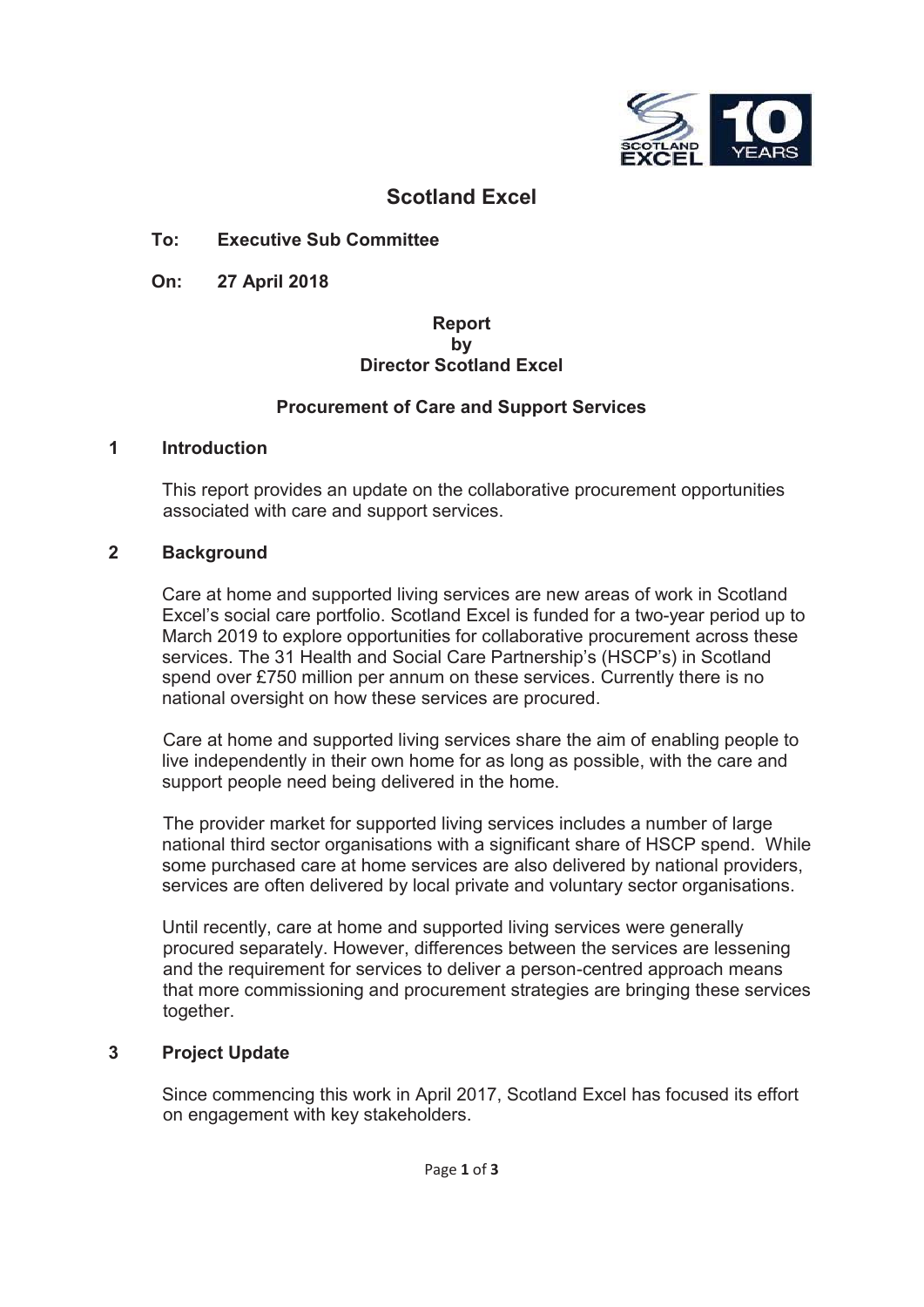Scotland Excel has held four regional provider sessions. Two working groups, one for care at home services and one for supported living services, have met regularly over the past six months. Both working groups include representation from HSCPs, providers and the Scottish Government. The working groups have both confirmed support for a national approach that incorporates both care at home and supported living services.

Provider engagement to date has been constructive and positive. Recently however some provider representatives have expressed concerns regarding elements of the proposed strategy. Scotland Excel will meet with provider representatives shortly to discuss these concerns.

In terms of commissioners, 21 HSCPs/ local authorities have indicated their participation in the proposed national framework for care and support, incorporating both care at home services and supported living services.

Given the Scottish Government funding ceases on 31 March 2019, Scotland Excel has also been considering how the ongoing framework management and monitoring can be supported. Scotland Excel has developed a range of funding options for further discussion with stakeholders over the coming months.

# **4 Procurement Strategy Update**

Scotland Excel is finalising the procurement strategy for care and support and anticipate developing a flexible framework under the 'light touch regime'. It is intended that this framework is developed to:

- Include a process for continuity of care and transition of packages;
- Allow for new providers to apply to be on the framework at set periods;
- Allow for providers already on the framework to add or amend existing service provision and modelling at set periods;
- $\bullet$  Provide continuity of care;
- Allow providers to identify which areas in Scotland they can deliver services and which client groups they have specialisms in supporting; and
- Provide an option for local authorities to either direct award or undertake a further competition via an hourly rate or individual budget.

Some anticipated benefits of this approach are:

- Increasing capacity to meet demand in specific locations;
- Broadening the pool of providers for people supported by services;
- Cross border working between local authority areas;
- Using individual budgets as opposed to spot purchasing;
- $\bullet$  Enhancing partnership working;
- Promoting a focus on meeting outcomes for people; and